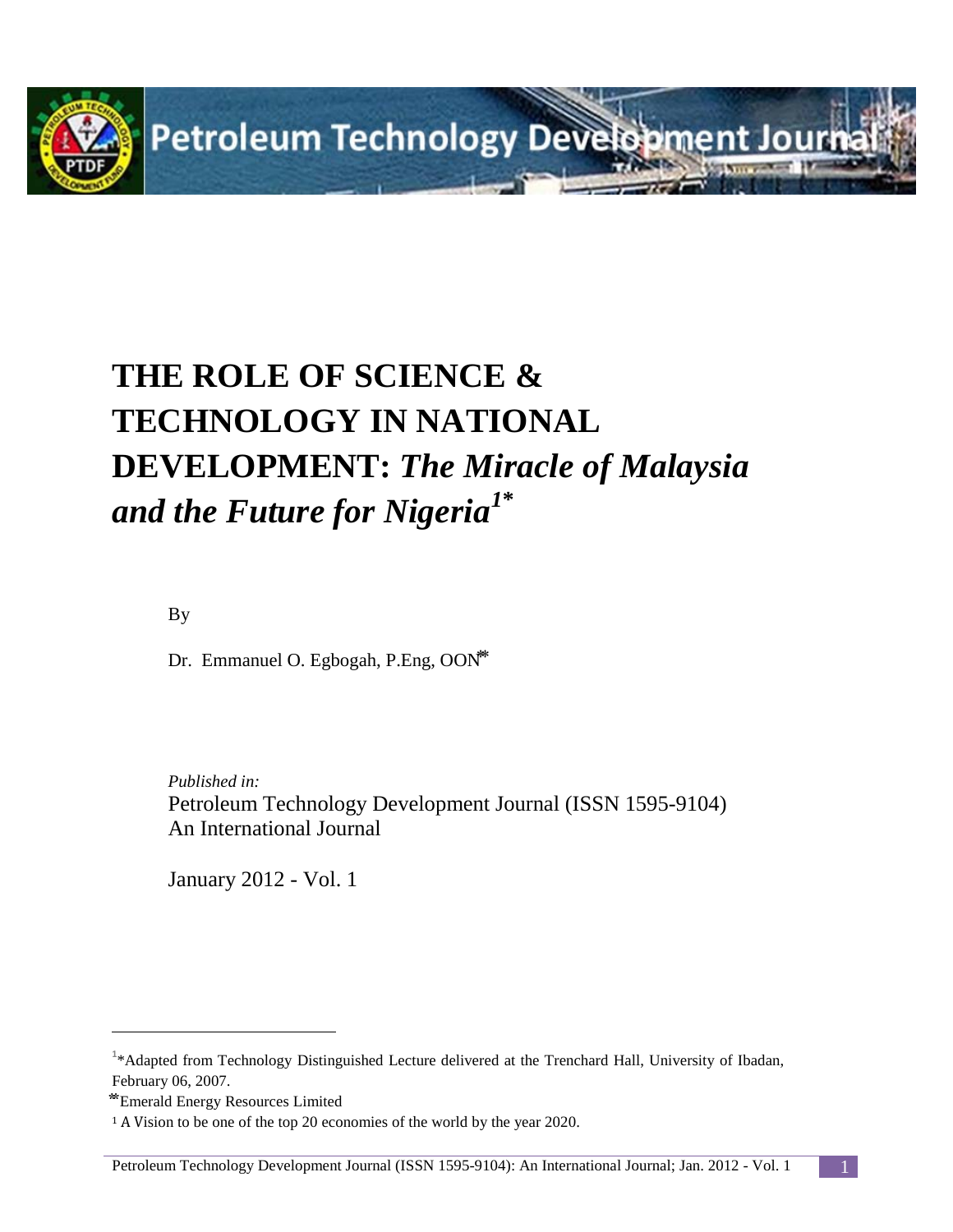#### *Abstract*

*This paper discusses the role of Science and Technology in the national development of Nigeria with an examination of Malaysia as a case history. Clearly, and incontrovertibly, we arrive at the conclusion that technology is the engine of growth. Within this framework, business and industry are the drivers, government is the catalyst and academics the fuel. Technology-based developments can occur only with concerted efforts to revitalize education, develop personnel, and create integrated industries that will involve close collaboration between government, industry/business and academia. Careful planning focused implementation and unwavering discipline form the tripod for successful technology-based development. If Nigeria can imbibe the discipline of Malaysia, it can equally achieve the miracle of development seen in Malaysia, and be able to realize her economic blueprint, vision 20-2020[2](#page-1-0) .*

#### **Introduction**

I have often been asked why I am always passionate about Malaysia. The answer is simple. Malaysia shares some similarities with Nigeria apart from size. Like Nigeria, Malaysia was formerly a British colony and gained independence in 1957, three years before Nigeria. It is a multi-cultural society with three major ethnic groups, Malays, Chinese and Indians. Their economy at independence was dominated by the agricultural sector. In essence, both Nigeria and Malaysia have almost a similar beginning, but the difference is that Malaysia has been able to leverage science and technology not only for the diversification of the economy but also as a platform for the rapid transformation of the country to an industrialised nation status by the year 2020.

Malaysia has made significant progress in national development efforts. In the first 15 years of their Vision 2020 roadmap (which was launched in 1991), Malaysia maintained a steady growth in excess of 8% per annum, and have virtually transformed from an agricultural and commodity-based economy to an increasingly industrialised country. Obviously, the current global financial crisis would have slowed them, but the fact remains that the foundation has been laid. Nigeria also has a vision to be one of top 20 economies of the world by the year 2020. Nigeria therefore has a lesson to learn from Malaysia and other countries with similar development profiles.

From a personal experience, I spent eight and half years in Malaysia during which time I worked as Technical Advisor and Technology Custodian at PETRONAS, the national oil company of Malaysia. That was the period during which the company transformed from a National oil company to a full-fledged international oil company operating in many parts of the world. I came to Malaysia at the onset of their vision 2020 plan. I was therefore privileged to participate in the first phase of the implementation of the reform agenda. I will therefore in this paper attempt to explore the role that science and technology plays in nation building with examples from Malaysia that has effectively leveraged science and technology for national development.

Technology can be traced historically to the beginning of time to be man's quest to improve his way and quality of life. Technology is indeed the total and complete

<span id="page-1-0"></span> $2^2$  A Vision to be one of the top 20 economies of the world by the year 2020.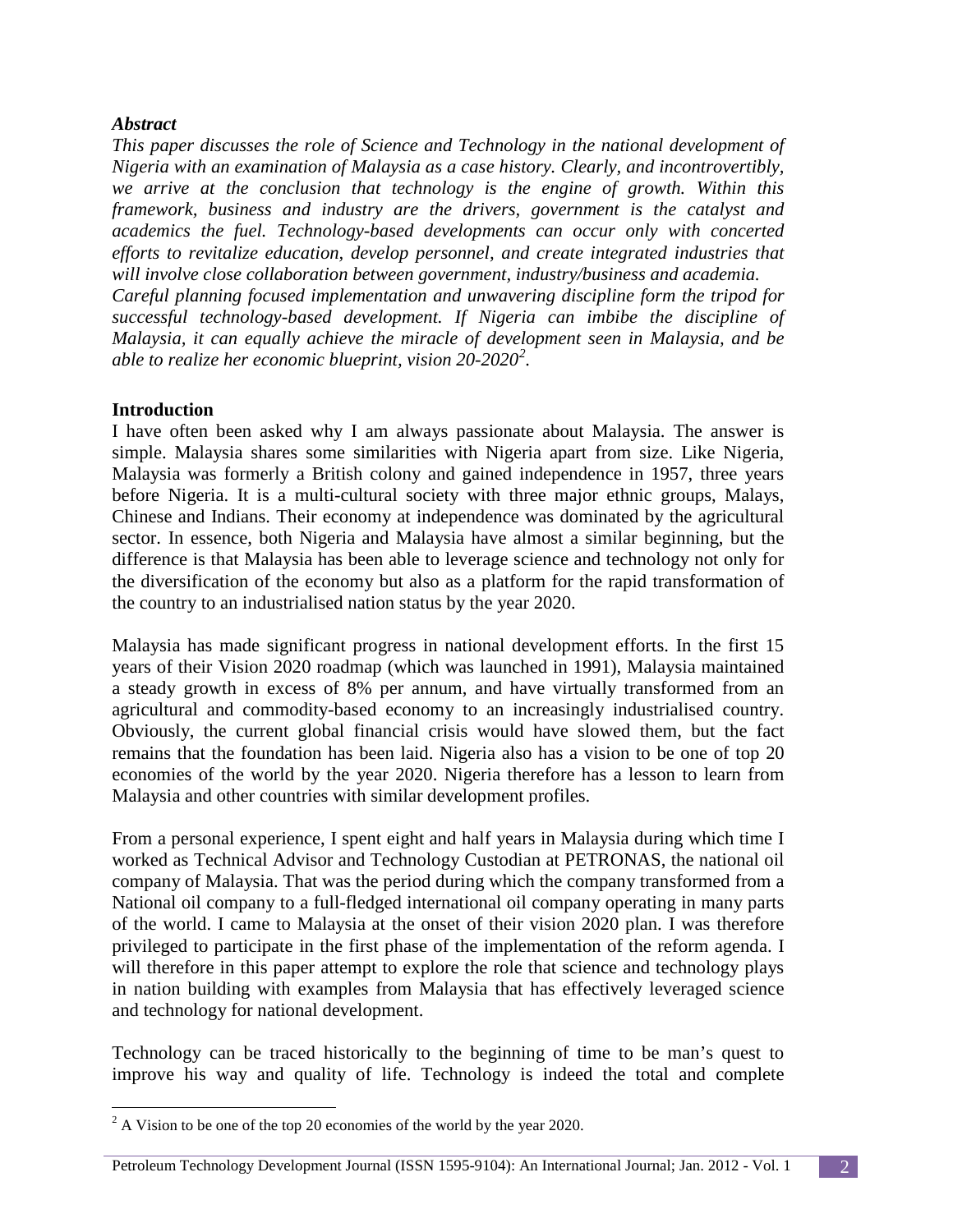application of man's Knowledge, Skills, Tools and Materials. Naturally we ask ourselves, if natural instincts direct us and compel the application of technology for the wellbeing of man, why is it that humankind have not exploited this in equal capacity?

In this paper, I will also explore the role of technology in national development, examining the successes of many and failures of others in the quest for development and application of technology for their economic wellbeing. It is also pertinent to examine in particular how Nigeria can overcome the challenge of poverty and limited economic development. Essentially, technology will be proposed as the primary engine of economic transformation.

Science and Technology education holds the key to the present and future development of Nigeria or any other country for that matter. The sooner Nigeria realizes that her escape from poverty is predicated on her investment in science and technology education, the better for her. Prof. Alexander Animalu<sup>[3](#page-2-0)</sup> said that there is a "technological power vacuum in Nigeria waiting to be filled by whichever geo-political zone that cares to mobilize its people through dedicated and selfless service".

In this paper, we shall understand education (formal or informal) to mean the process by which people acquire knowledge, skills, habits, values and attitudes. Science is a branch of knowledge that is concerned with the observation and classification of facts, and formulation of general truth. From the word science, comes scientists, the curious seeker of answers to the unknown in a methodical and orderly manner. By seeking the truth, we are able to free ourselves from the bliss of ignorance

Technology is the use of scientific knowledge to develop and produce goods and services useful to man. It is a practical problem-solving enterprise, which is propelled by scientific discovery or by societal needs. No doubt, our needs are many, and we must be propelled by the same measure. Science and technology education will not only prepare the youths of Nigeria and indeed any other nation, for fulfilling career prospects, but also train their minds to address social problems with scientific mind. Youths equipped with science and technology education are also endowed with high employment opportunities.

## **The Key Role of Technology in Societal Development**

Technology plays a fundamental role in wealth creation, improvement of the quality of life and real economic growth and transformation in any society. The United Kingdom and France benefited immensely from the industrial revolution in the  $19<sup>th</sup>$  century. Similarly, the United States emerged from an agrarian economy in the 19<sup>th</sup> century into an industrial superpower in the  $20<sup>th</sup>$  century. More recently, Taiwan and Korea have exploited advances in silicon microelectronics from the early 1960's. China and India have emerged as industrial leaders in manufacturing and information technology respectively. Malaysia has followed in the footsteps of these later Asian successes.

It is to be noted that in the recorded achievements, all these countries invested heavily in people, factories and infrastructure that provided the foundation for today's industries. These successes were all based on carefully designed roadmaps of plans and strategies.

<span id="page-2-0"></span><sup>&</sup>lt;sup>3</sup> Prof. Alexander Animalu of University of Nigeria, Nsukka, Nigeria, in a Distinguished Lecture in 2001

Petroleum Technology Development Journal (ISSN 1595-9104): An International Journal; Jan. 2012 - Vol. 1 3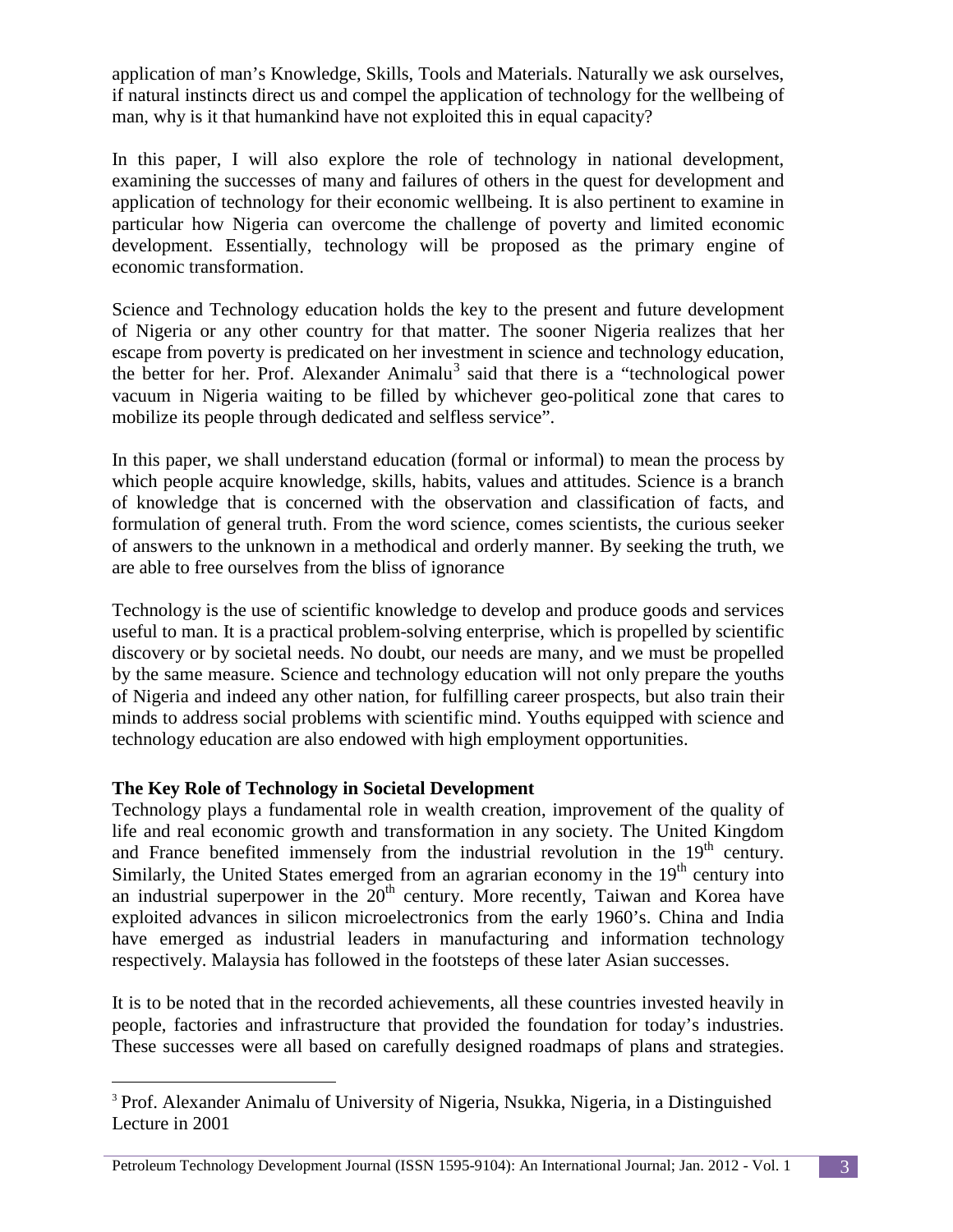Unfortunately, however in many if not all the non-developed/"yet-to-develop" countries, technology is seen or viewed as a consumable item, and not something that can be produced or created.

Essentially, technology is the primary engine of economic growth. It is the key and fundamental requirement for value addition to raw materials and people. It provides the key to unlocking any country's potential in terms of decreasing overhead costs associated with outsourcing and creating employment opportunities. Common examples are:

- Bio and Nanotechnology areas.
- Basic needs arena (food, clean water, improved public health, shelter etc).

Analysis of technologically advanced economies shows that at each level of the economy, science and technology provide the engine for economic growth. For example, in the case of primary products, application of science and technology significantly increases the yield from agricultural production and mineral beneficiation.

Similarly, new and existing industries do stimulate economic growth at the intermediate level, while the overall volume of activity at the tertiary level is amplified by increased use of science and technology associated with information technology and improved distribution/ marketing networks. Therefore, the need for countries with the intention to grow, to invest significantly in science and technology cannot be overemphasized. This is achieved by developing the talent, the human capacity required to compete in a globally competitive world of today.

#### **The Case Study of Malaysia**

Malaysia's journey to reform can be traced back to the period immediately following their independence, a time they started the transformation to an industrial economy. The story of how they took the oil palm seedling from Nigeria in the 1960s, and then transformed to be the world's largest producers and exporters of palm oil is legendary.

The reform took a different momentum in the early nineties following the 1991 announcement by the Prime Minister Dr. Mahathir Mohammed at the Malaysian Business Council, of his thoughts on the future of Malaysia. The Prime Minister's speech, 'The Way Forward' encapsulated what is now known as Malaysia's Vision 2020. The objective of this vision is to transform Malaysia into an industrialised and a fully developed nation by the year 2020 (within a period of 30 years).

The Vision or the plan is being implemented in three interlocking phases, as follows:

- Short-term Plan: 0 5 Years BUILDING THE FOUNDATION
- Mid-term Plan: 5-15 Years -- LEVERAGING TECHNOLOGY
- Long-term Plan: > 15 Years -- GLOBAL COMPETITIVENESS

Leveraging science and technology was seen as a key component of the plan, and this has led to the desired economic growth and transformation and the country is on the last leg of becoming a developed nation by the year 2020.

Here are some examples of how Malaysia has transformed some sectors of her economy, notably oil and gas, agricultural sector and growth of small and medium scale industries, through effective use of technology.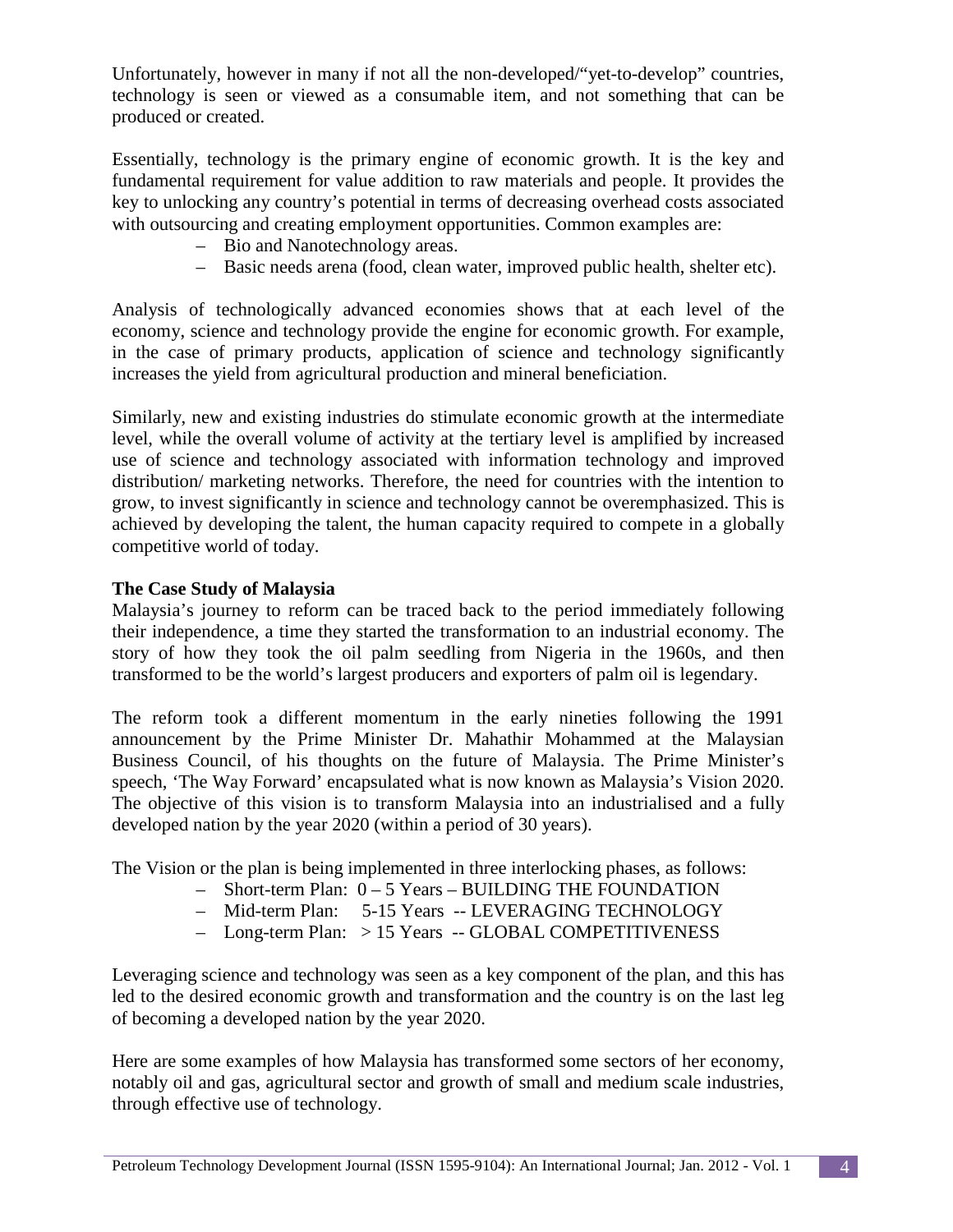#### **Oil and Gas (PETRONAS)**

Petroliam Nasional Berhad, PETRONAS, the Malaysian state owned oil and gas company, by consistently applying selected new and proven technologies, has put itself in a state of rapid growth and expansion, adding value to the company's business. This achievement was propelled by the realization that technology advances were critical to economically developing hydrocarbon reserves in complex settings and hostile environments. Furthermore, state-of-the-art technology would provide much needed opportunities for keeping current operations profitable as they reach maturation and beyond.

As the Technical Advisor and Technology Custodian for PETRONAS in the early nineties, I emphasized and advocated that technology is not static. In fact it is extremely dynamic, and the company's continuous adaptation to its application would be the key to success and continued growth. Consequently, the company must position itself to take advantage of new technology for the benefit of the company's domestic and international competitiveness. The company and indeed any company must be technologically competent in order to compete effectively.

Technology is achieved through a combination of knowledge, Methods, Tools and Skills.

This four-element definition of technology offers the details and clarity required for technology enhancement planning that must necessarily include knowledge and skills upgrade (training) and acquisition of methods and tools including hardware and software systems. The idea here is the understanding of human elements (knowledge and skills) and the tangible elements (methods and tools) of technology. Accordingly, it was essential to enhance the capabilities of the staff on one hand, and on the other hand to acquire the necessary tools and methods.

In 1993 and 1994, an assessment of the PETRONAS' technology level was carried out by the company's experienced managers and senior line staff under my leadership as the technology champion. The result indicated that in most areas, technology was assessed to be of the proven type. The mission therefore, was to apply base and key technologies and move from the then company's weak position to a strong position by the turn of the century.

The next step was to develop a realistic plan to upgrade the expertise and technology in the areas identified. The plan was implemented under the understanding that technology has some human elements (*knowledge and skills*) and some tangible elements (*methods and tools*).

PETRONAS' objectives were multi-fold, including for staff to become more knowledgeable. In addition to other industry programs, the company intended to enhance its level of technology through:

- individual development
- individual technical skills
- knowledge upgrade through formal training.
- Secondment to Joint Venture partner's organizations for knowledge imbibitions and technology transfer.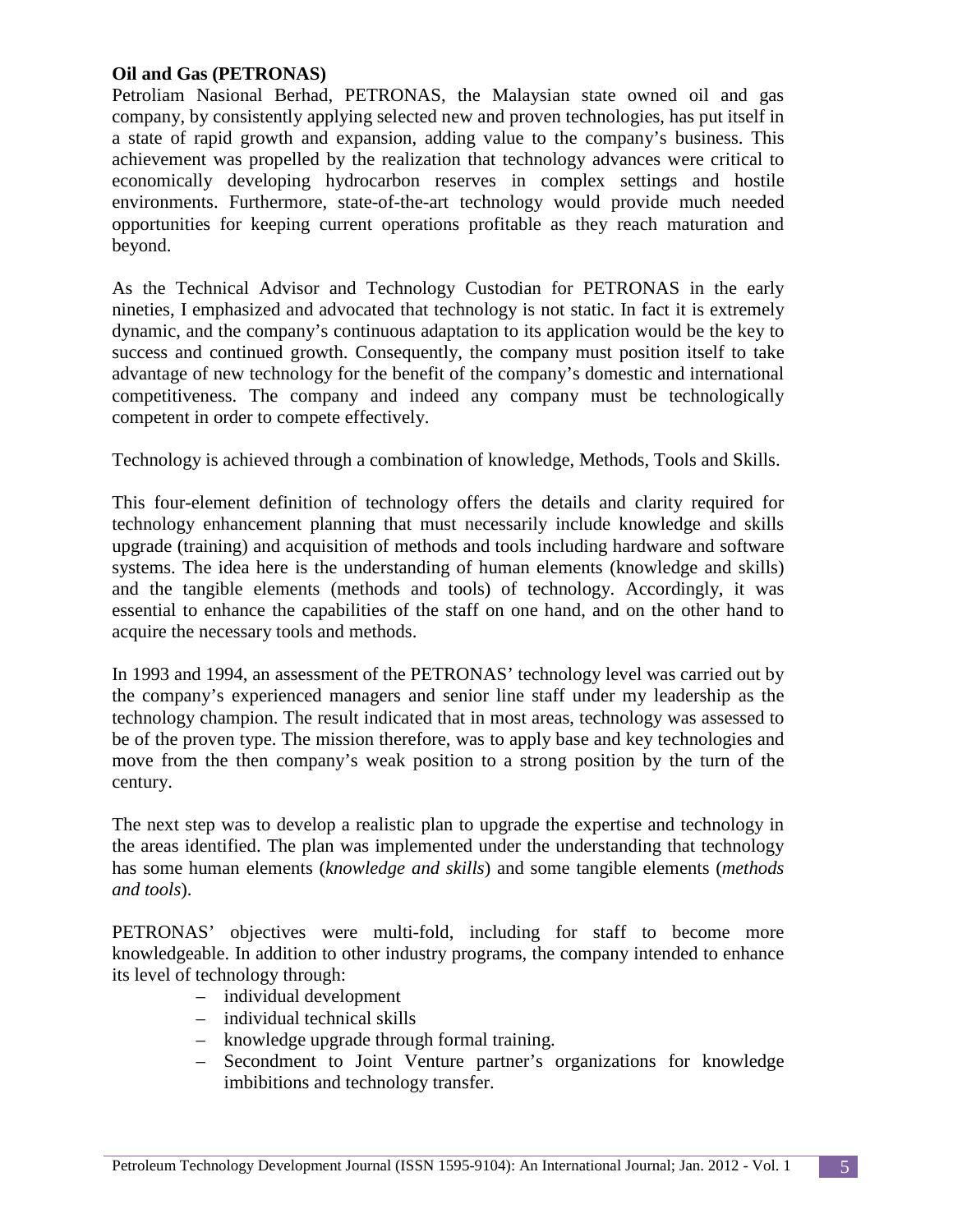In addition, strategic alliances and partnerships for technology acquisition was emphasized and preferred. The implementation of the above in PETRONAS gave rise to the company's successful global operations. Thus justifying the belief that technologydriven initiatives would help the company and the country to significantly enhance their asset base, improve staff efficiency and productivity and create value. Alliance was center point of PETRONAS Technology Plan for the remainder of the  $21<sup>st</sup>$  century and beyond. The success of this partnership and the huge value it has brought to Malaysia should serve as serious incentive for non-developed countries' emulation of it.

In an address entitled "Performance Challenge" to launch the Technology Enhancement Initiatives, the Managing Director of PETRONAS, Dato' Mohammad Idris Mansor, recognized that technology would be the key to the company's continued success in the near and long term, and accordingly called for focus of attention on technology development/acquisition and its application in order to maintain a competitive edge and create value for stakeholders.

The results of the company's successful global operations have justified the belief that new technology-driven initiatives would help the company and the country to significantly enhance their asset base, improve staff efficiency and productivity and create value. The oil industry plan was then integrated into the National Business Plan for Malaysia in what is known as "VISION 2020" – a roadmap to the country's transformation to a developed nation by the year 2020.

The strategy for the plan implementation is as follows:

- Establish a plan to develop industry sectors and employment opportunities for sustained growth.
- Develop suppliers capable of expanding outside of the oil and gas industry.
- Monitor and encourage competition.

The National Business Plan has a full and comprehensive Personnel Development and Education Plan whose principle was to create educational and development opportunities to broaden in-country technical and business skills. The Strategy for implementation includes:

- Investing in technical and business education to build a competent local workforce.
- Supporting the efforts of international companies operating in the country to integrate qualified local personnel into all aspects of development and operations.
- Emphasizing proficiency in international business languages.

The plan has a principle to leverage expertise and capital from international organizations in order to transfer knowledge and build in-country capabilities through:

- Promoting long term partnerships between international and national companies (for oilfield supply and service sector development);
- Ensuring transparency in procurement process; and
- Maintaining long term focus to realize positive return on supplier development investments.

As a result, the Malaysian state owned oil company, PETRONAS, by consistently applying selected new and proven technologies, has put itself in a state of rapid growth and expansion, adding value to the company's business.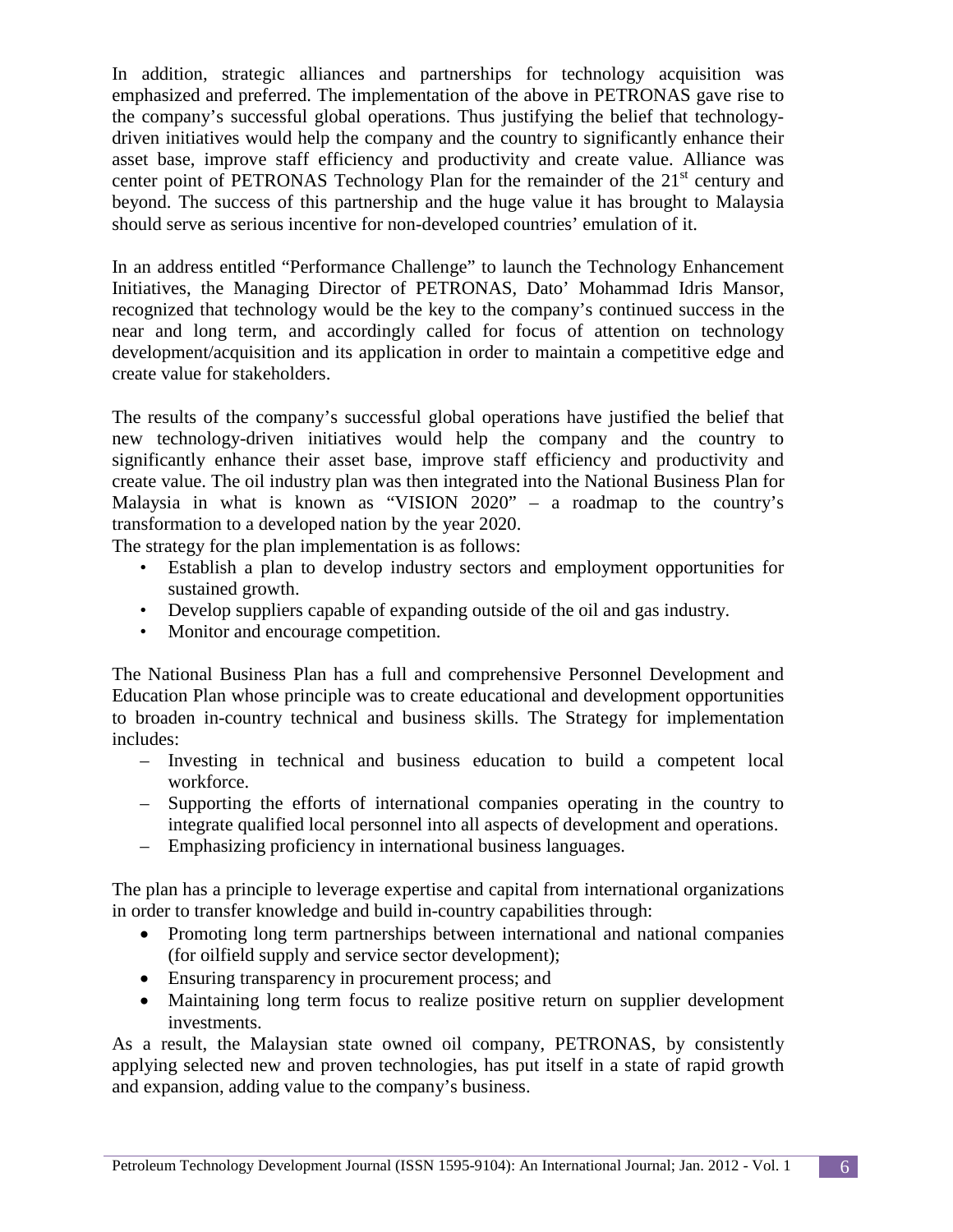This achievement was propelled by the realization that technology advances were critical to economically developing hydrocarbon reserves in complex settings and hostile environments. Furthermore, state-of-the-art technology would provide much needed opportunities for keeping current operations profitable as they reach maturation and beyond.

The entire Malaysian oil and gas industry has been effective in transfer of technology and in expanding involvement by Malaysians in the industry.

PETRONAS has been successfully transformed from a national oil company to a fully fledged



international oil company now operating in over 30 countries of the world, providing leadership in Oil & Gas Exploration, Production and Petrochemical businesses.

#### **The Agricultural Sector**

Notable impacts of technology on national development are best illustrated with the "Palm-Tree" value chain in Malaysia.

Malaysia imported the palm seedling from Nigeria in the early sixties and through well planned research and development and technology applications, they have developed commercial values from agricultural growth of the entire palm-tree.

The Palm fruit was significantly enhanced to yield large quantities of palm oil, palm kernel and large shell.

Apart from commercial industrial uses of palm oil, through Research and Development (R&D), palm oil was converted into an environmentally friendly and biodegradable drilling fluid- "Petrofree" which sells for more than \$40/barrel. Palm kernel is also being converted to industrial uses in soap, detergent and animal feed. The broom stick derived from the frond is crushed and compressed to make high quality table tops in furniture and car seat manufacturing. The interior of the palm trunk is treated with protein and converted to animal feed.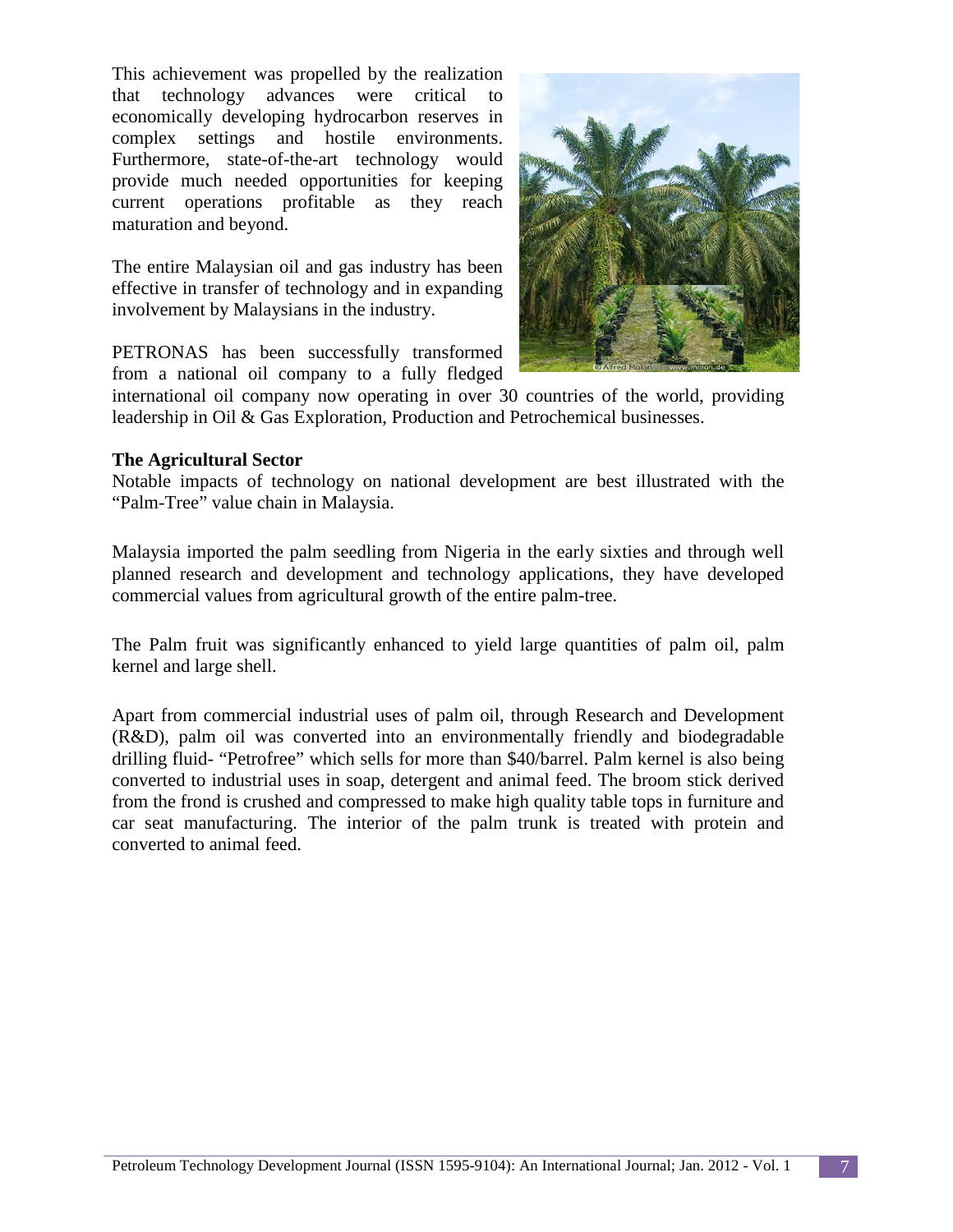In effect, by appropriate  $R \& D$  and technology applications, the Malaysians demonstrated success in taking the palm raw materials through secondary and tertiary processes that yield significant value.

#### **Growing SMEs through 'Technopreneurship'**

The Malaysians have continued to innovate themselves to impressive national development. The Ministry of Science, Technology & Innovation, in conjunction with private sector partners, launched the Technopreneur Development Division (TeDD) in November 2001.

Technopreneurship is a combination of "technology" and "entrepreneur". It is "a technology innovator and business man rolled into one"; or better still "an entrepreneur whose business involves technology related activities".

The objective was to facilitate the development of technopreneurs, start-ups and existing information and communication technology companies; to catalyze and nurture a cluster of ICT SMEs into world-class companies. Currently, there are well over 50 incubators in Malaysia's technology park, providing funding, facilities, mentoring, training, etc.

The government believes that developing technopreneurship is crucial in placing Malaysia amongst world-class, high-tech nations, while also enhancing wealth and employment creation.

The Asian experience of tehnopreneurship success includes India where the Indian Ministry of Science & Technology in conjunction with related agencies launched a novel programme known as "Technopreneur Promotion Programme (TePP)". Under the programme, any Indian having an original idea/invention can apply.



Selected proposals/ideas are converted into working prototype and from there a profitable business is generated, with the inventor enjoying patent rights. The objective of the TePP include to tap the vast innovative potential of the Indian citizens and to promote individual innovators into technology based entrepreneurs by helping them source for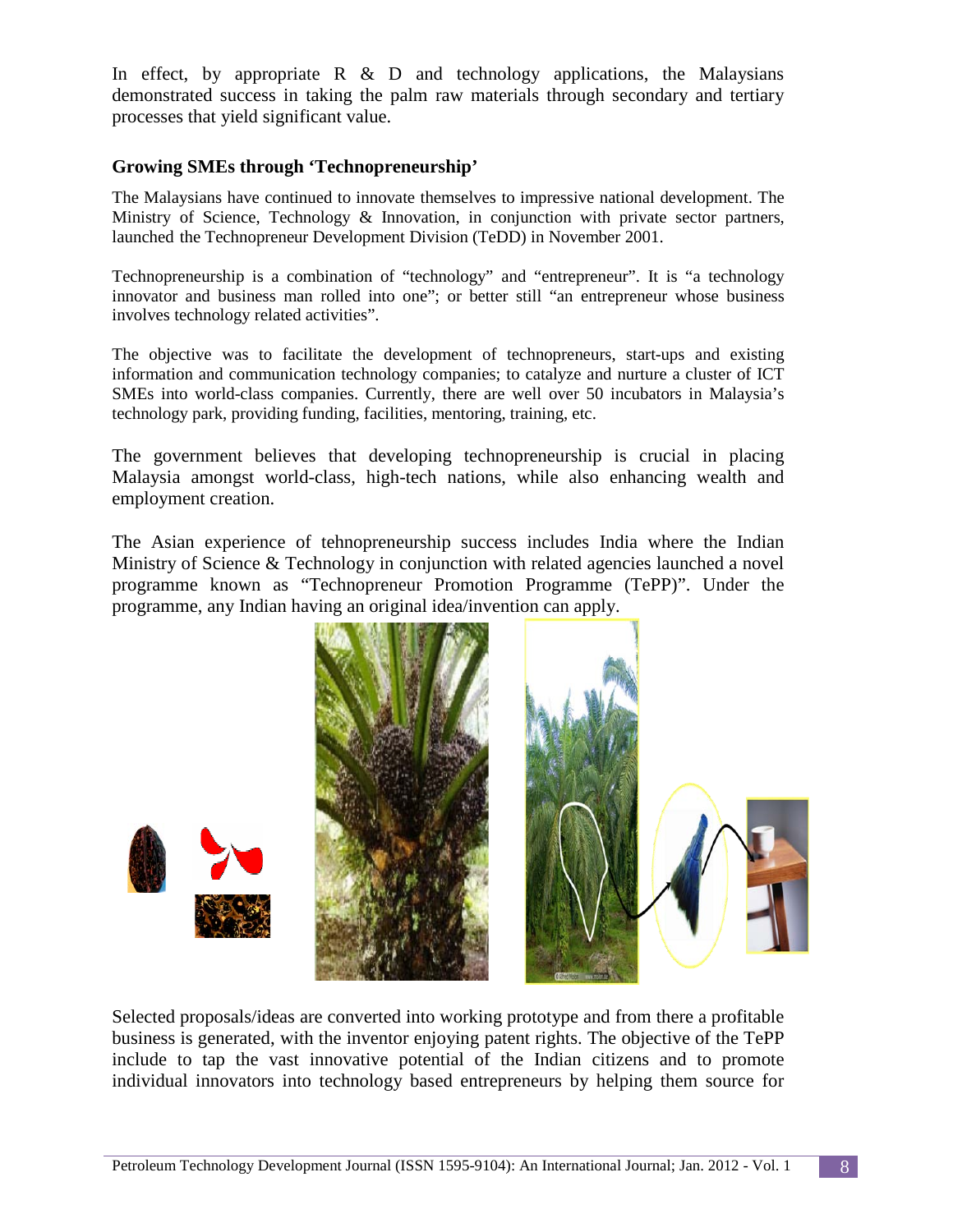finance and other needs. It has helped establish thousands of Indian Technopreneurs whose dream and vision would have died but for the support.

The future of Nigeria may also lie in technopreneurship. Technopreneurs are naturally gifted, smart, creative, but not necessarily formally educated; aggressive young men and women passionate for success; mostly assemblers and at times innovators, and they can be found in most commercial cities in Nigeria (Otigba in Ikeja, Aba, Ibadan, Nnewi) etc. Nigerian technopreneurs should be empowered "to thrive, for their good, for our good and for the good of the entire economy".

#### **The Nigerian Situation**

From its creation in 1914 until present times, the government of Nigeria has never had a sustained focus on the development and application of technology for the transformation of the national economy. The education curriculum was not designed to deliver leadership base in science and technology as basis for progressive national development. This led to nationalists to clamor for modifying the school curriculum.

Led by Dr. Nnamdi Azikiwe, the leading nationalists attacked the University College, Ibadan "the million dollar baby", as academic, classical, expensive and utopian. They observed that while programs existed in the college for training Nigerians in Greek and Latin, no serious programs existed for training Nigerians as Engineers, Scientists and Technologists.

They were anxious to establish a national University with practical oriented curricula. In fact, quoting from the publication "The Origin and Philosophy of the University" the author, *Professor B. I. C Ijomah*, said of *Dr Azikiwe* that the main point that was made in the latter's 1937 book "Renascent Africa" was that there was no indigenous University in Africa which could reflect the culture, values and aspirations of Africans as advocated in 1920, by a group led by Ghana's *Casley Hayford*. Thus, *Dr Nnamdi Azikiwe* was determined to found an African University in which Africans would study in an African environment and within curriculum that will usher technology in the National mindset.

Those aspirations have been fulfilled in the creation of schools and curriculum in many of the nation's institutions of higher learning, including the establishment of the Faculty of Engineering at the University of Nigeria, Nsukka (UNN) thus putting UNN in a technology leadership position. Many other universities with engineering and technology curricula followed, including notably the creation of Faculty of Technology in the University of Ibadan.

In the 1970's there was a lot of debate concerning the preparedness and technological take-off of Nigeria. At a conference on Development of Indigenous Technology at Enugu (February 1981), Egbogah presented "Minimum Necessary Conditions for the Technological Take-off of Nigeria", presenting analysis of the lopsided nature of Nigeria's development in technical education (mainly at the Yaba College of Technology, Lagos, Nigeria) where there was an average of 1 technician/technologist to about 9 engineers in Nigeria, exactly the opposite required for technological development of any economy.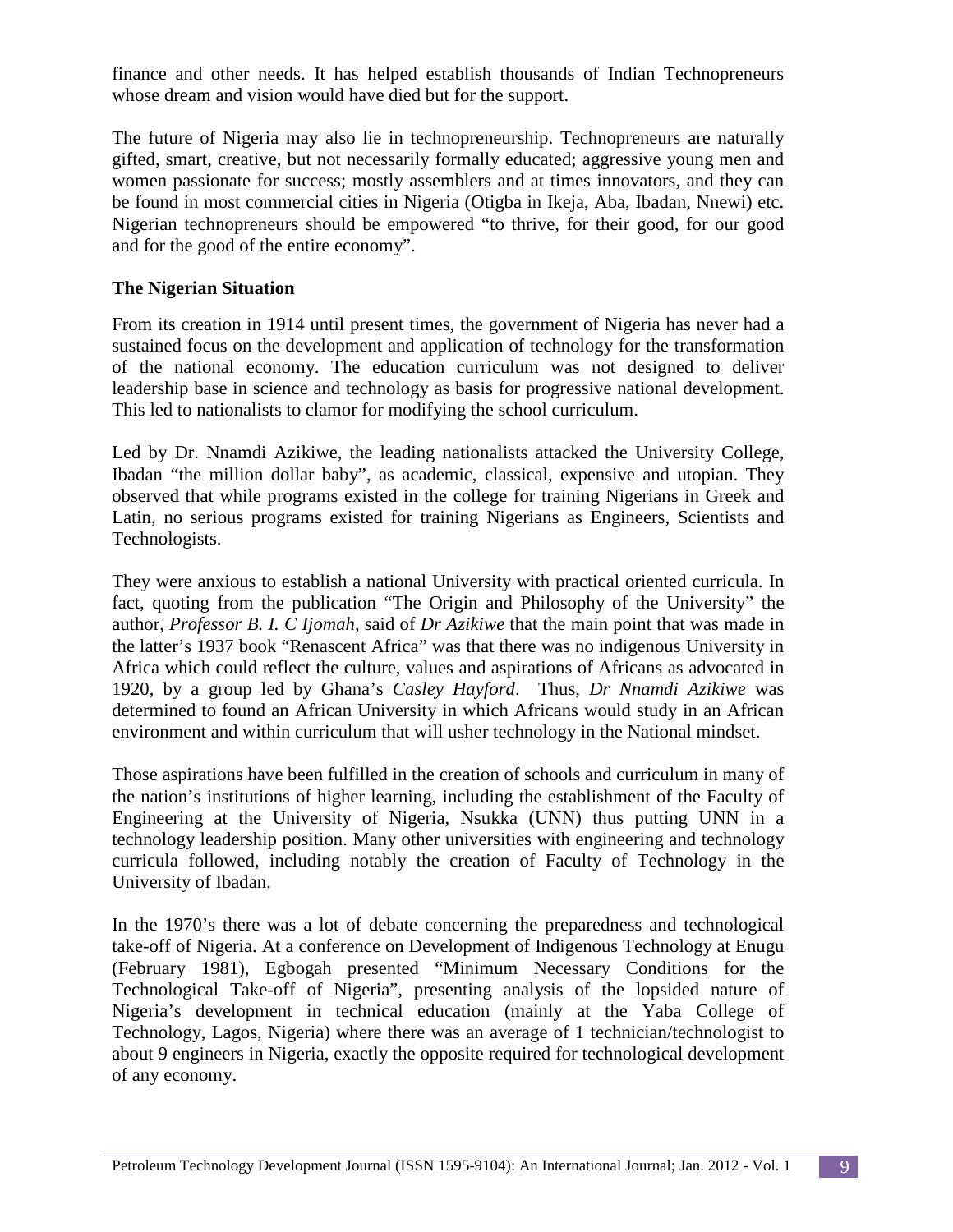The situation has worsened today as many vocational and middle level manpower development institutions, the polytechnics (Yaba College of Technology and Kaduna Polytechnic, and others as currently being proposed) are being converted to degreeawarding institutions. Historically, no economy has ever become developed with this skew in their system of education and training for national manpower supply and/or human capital development.

The utter disregard for science and technology education as an instrument of development has caused incalculable damage to our corporate existence. The problems of mismanaged economy, mass unemployment, collapse of health and educational services, insecurity, inflation, collapsed infrastructure, etc can all be traced to the inadequate attention paid to science and technology in Nigeria. It is the lack of science and technology initiative by Nigerians that has led people to turn their energy to the lust for power, greed and self-destruction. Sadly enough, every Nigerian finds every other person guilty as charged, except himself or herself.

Government's policy on education has among other issues emphasized but not driven the following objectives:

- The training of the mind and the acquisition of appropriate skills, abilities and competencies – both mental and physical – as equipment for the individual to live and contribute to the development of the society.
- Ensuring that all schools are properly equipped to promote sound and effective teaching, and in particular, that suitable textbooks and libraries are provided for schools.
- Secondary education should be six-year duration and be given in two stages, a junior secondary school stage and a senior secondary school stage. The junior secondary school (3-year duration) will be both pre-vocational and academic. It would be free. The senior secondary school would be for those *able* and *willing* to have a complete six-year secondary education.
- A greater proportion of education expenditure would be devoted to science and technology and a greater attention paid to the development of scientific orientation.
- The ratio of Science to Liberal Arts students in the Universities was fixed at 60:40.

However, it is common knowledge that three decades after these objectives were set out to improve the standard of education in the country, not only have none of the objectives been realized, but also the standard of education has fallen far below what it was before.

Some aspects of government's policy on Science and Technology which are relevant to our discussions here include:

- Science and Technology shall form the basis for our development and shall influence our thinking and working processes.
- We must ensure adequate development of manpower in Science and Technology to guarantee the efficient utilization of abundant natural resources and reduce the drain on our treasury, and independence on outside sources for industrialization.
- The nation should be technologically self-reliant in the production of capital and consumer goods and raw materials.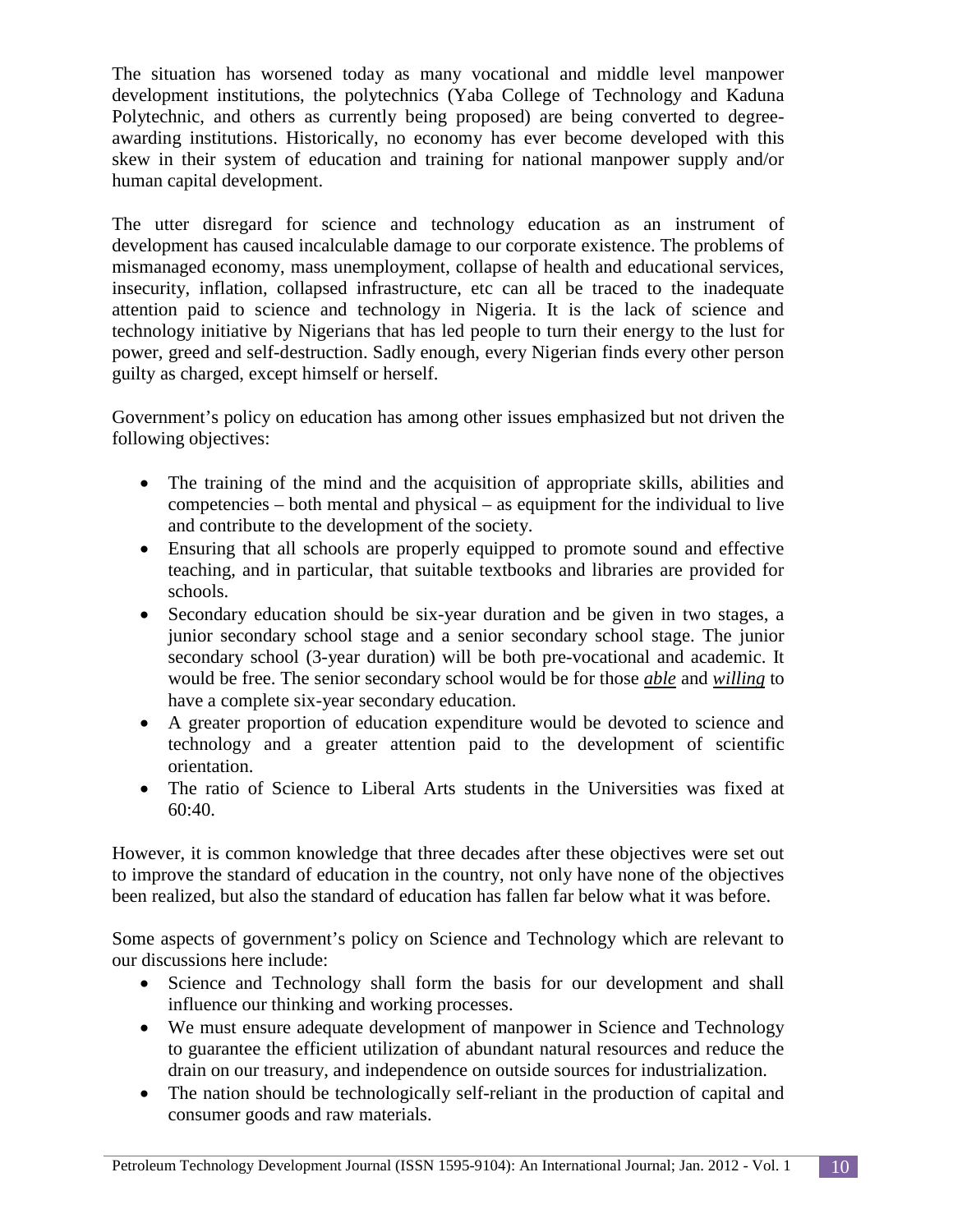- The educational system shall emphasize science at all levels and re-orient the entire society towards scientific thinking in order to develop new technologies and adapt existing ones to improve societal well being and security.
- Major government projects involving imported technology shall be procured in an unpackaged" form.

## **How Then Can Nigeria Be Technologically Self-Reliant?**

Instead of procuring the "unpackaged" form of technology, as stated in the policy framework, Nigeria not only buy "packaged", but "packaged, polished and sealed" technologies, thereby foreclosing any idea of adaptation. This has to STOP as technological institutes should lead the development and/or refinement of new technological break-through fit for the Nigerian environment.

Frustrated out of the system by lack of facilities to work with, Nigerian intellectuals and professionals have been seeking and receiving refuge abroad where facilities are provided and their services and contributions appreciated.

## **A Development Strategy for Nigeria**

To imitate the success of Malaysia, a three-phased strategy mentioned earlier is proposed for the development of Nigeria, but the duration is adjusted to fit the remaining timeline to 2020 and immediately afterwards. This will assure that short term and medium term phases will produce significant economic growth along with increased employment and prosperity*.*

The short/medium term strategy should focus on the development of value addition through minerals and agro-processing. These are the niche advantages for Nigeria, which is a country that is endowed largely with fertile land and a rich array of mineral deposits. The main focus should be how to develop local expertise and local companies to extract and process oil and minerals such as gold, platinum, anthracite, bitumen, tantalitecolumbite, tin and many gemstones that are currently untapped.

Real industries need to be organized around these materials in ways that add value to extracted materials. In the case of bitumen, for example, Nigeria has enough bitumen in Okitipupa and surrounding areas to tar all our bad roads. The rest could be sold to regional markets in West Africa and beyond. Similarly, our local clays could be used to make ceramics for household goods and liners for furnaces and insulators.

## **Conclusion**

In this paper we have discussed some ideas on the role of Science and Technology in the national development of Nigeria with an examination of Malaysia as a case history. Clearly, and incontrovertibly, technology is the engine of growth. Within this framework, business and industry are the drivers, government is the catalyst and academics are the fuel. Technology-based developments can occur only *with concerted efforts to revitalize education, develop personnel, and create integrated industries that will involve close collaboration between government, industry/business and academia.*

It is the Malaysian model that we here advocate for Nigeria, a model whose success in the world is incontrovertible and admirable.

When I went to Malaysia in 1991, PETRONAS was a US\$5.7 billion local company, but today it is it is No 93 in the list of the world's 500 fortune companies and diversified with